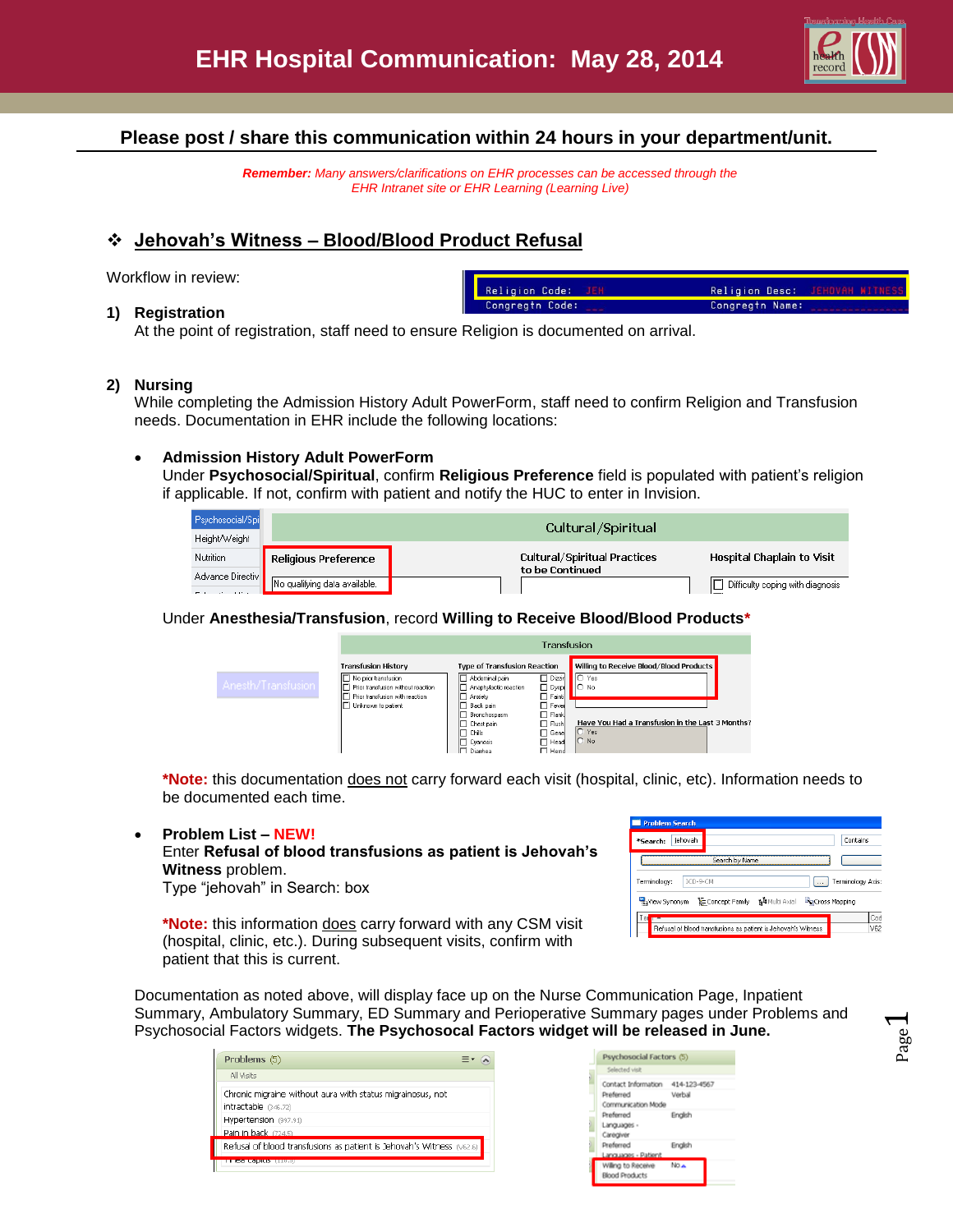

Page  $\boldsymbol{\sim}$ 

## **3) Providers (Physician/PA/APN)**

Attending physician shall discuss with the patient alternatives to the administration of blood and/or blood products that are available at CSM.

Physician will provide full discussion with the patient regarding the possible risks of refusal of blood.

If after the patient/physician discussion, the patient requests that no blood or blood derivatives be administered during his/her hospitalization, the patient, physician and a witness shall execute a hospital form titled, "Refusal to Permit Blood Transfusion."

### **This form needs to be completed each visit following patient/physician discussion.**

## **4) Blood Bank**

Review patient facesheet for indicated religion. If the religion is listed as Jehovah's Witness, call and confirm that the blood bank testing/product is really needed.

Once patient consent or refused is confirmed, this information is entered into the Blood Bank history--which is only visible in the Lab system and not in the EHR.

If there is no religion listed in the religion field look in the EHR and double check that no religion is listed. If needed, call the RN to confirm what the religion is or if the patient has consented to blood transfusions.

| I request that no blood or blood derivatives be administered to |                                                                                                    |  |  |  |  |
|-----------------------------------------------------------------|----------------------------------------------------------------------------------------------------|--|--|--|--|
|                                                                 | during this hospitalization, notwithstanding the fact that such treatment may be deemed            |  |  |  |  |
|                                                                 | necessary in the opinion of the attending physician or his her assistants to preserve life or      |  |  |  |  |
|                                                                 | promote recovery. [If patient is an incapacitated adult: This refusal is based on                  |  |  |  |  |
|                                                                 | 's previously expressed directions that (s)he not receive blood/blood                              |  |  |  |  |
| products.]                                                      |                                                                                                    |  |  |  |  |
|                                                                 | I release the attending physician, his/her assistants, the Hospital, and its personnel from        |  |  |  |  |
|                                                                 | liability for any damage which results from my expressed refusal to permit the use of blood or its |  |  |  |  |
|                                                                 | derivatives, and hereby agree to indemnify and hold Columbia St. Mary's harmless from any          |  |  |  |  |
| claim for damage or liability by reason of this refusal.        |                                                                                                    |  |  |  |  |
|                                                                 |                                                                                                    |  |  |  |  |
|                                                                 |                                                                                                    |  |  |  |  |
| Date                                                            | Patient<br>or                                                                                      |  |  |  |  |
|                                                                 |                                                                                                    |  |  |  |  |
| Date                                                            | Incapacitated Adult Patient's Legal Guardian.<br><b>Authorized Representative</b>                  |  |  |  |  |
|                                                                 |                                                                                                    |  |  |  |  |

Physician

REFUSAL TO PERMIT BLOOD TRANSFUSION

Г

Date

|                               | Columbia St. Mary's - Milwaukee Campus<br>2301 North Lake Drive<br>Milwaukee, WI 53211 |                                              |
|-------------------------------|----------------------------------------------------------------------------------------|----------------------------------------------|
| Name:<br>Admitting Diagnosis: | <b>TEST, INTERFACE</b><br>SPECIMEN PROCESSING                                          | Date of Birth: 05/05/75<br>39 Years<br>Age:  |
| Admit Date:<br>Location       | 11/01/12<br>SMM OTH                                                                    | Height:<br>152.40 cm<br>Weight:<br>62.143 kg |
| まましていり はお<br>Religion:        | <b>Buddhism</b>                                                                        | Sex:<br>Female<br>LOS:<br>62 Days            |

## **5) Chaplain**

Receives a patient report, by unit, each morning that includes the patient's religion.

**Note Policies:** Blood/Blood Product Administration (#545263), Refusal of Blood Transfusion or Administration of Blood Products (#217606) and Patient Care: Consent, for Treatment/Procedures (#239840).

*For questions, please contact Patty Haugh at [phaugh@columbia-stmarys.org](mailto:phaugh@columbia-stmarys.org) or Deb Verhagen at [dverhage@columbia-stmarys.org](mailto:dverhage@columbia-stmarys.org)*

# **ECG Patch Change – New I View Documentation** *(Effective 5/28/14)*

As part of TJC safety goals to reduce alarm fatigue. One of the evidence-based strategies is to implement changing of patches daily. **ECG Patch Change** documentation will be added to I View under Hygiene ADLs. Nursing and/or PCAs can document ECG Patch Change. **Note:** This documentation is highlighted in blue, indicating a reference document is available. Click on **ECG Patch Change** to review instructions.

| Adult Shift Documentation                                | $\blacktriangleright$ $\Box$ Critical $\Box$ High $\Box$ Low $\Box$<br>Find Item           |                        |                                                                                                                                                                                                |
|----------------------------------------------------------|--------------------------------------------------------------------------------------------|------------------------|------------------------------------------------------------------------------------------------------------------------------------------------------------------------------------------------|
| Activities of Daily Living                               | Result                                                                                     | Comments               | <b>Decision Support</b>                                                                                                                                                                        |
| <b>Braden Assessment</b>                                 |                                                                                            |                        |                                                                                                                                                                                                |
| Skin & Pressure Reducing Prevent Measure                 |                                                                                            |                        | <b>ECG Patch Change</b>                                                                                                                                                                        |
| Hendrich II Fall Risk<br><b>Fall Prevention Measures</b> | 削<br><mark>鸭</mark>                                                                        | 05/22/2014<br>9:44 CDT | Reference                                                                                                                                                                                      |
| Precautions/Alarms                                       | ⊿ Hygiene ADLs                                                                             |                        | Search<br>16 Patch Chand                                                                                                                                                                       |
|                                                          | Personal Care Provided                                                                     |                        | ◯ Chart quide<br>CarePlan information<br>Nurse preparation                                                                                                                                     |
|                                                          | Hygiene Assistance                                                                         |                        | ○ Scheduling information<br>Patient education<br>○ Policy and procedures                                                                                                                       |
|                                                          | <b>Elimination-Assistance</b> Offered Q2H<br>ECG Patch Change<br><b>Ruadon Accocconont</b> |                        | Wash the isolated electrode area with soap and water, wipe the<br>lelectrode area with a rough washcloth or gauze, and/or use the<br>sandpaper on the electrode to roughen a small area of the |
|                                                          |                                                                                            |                        | skin. Do not use alcohol for skin preparation; it can dry out the<br>  skin.                                                                                                                   |

*For questions, please contact Kathy Phillips at [kphillip@columbia-stmarys.org](mailto:kphillip@columbia-stmarys.org)*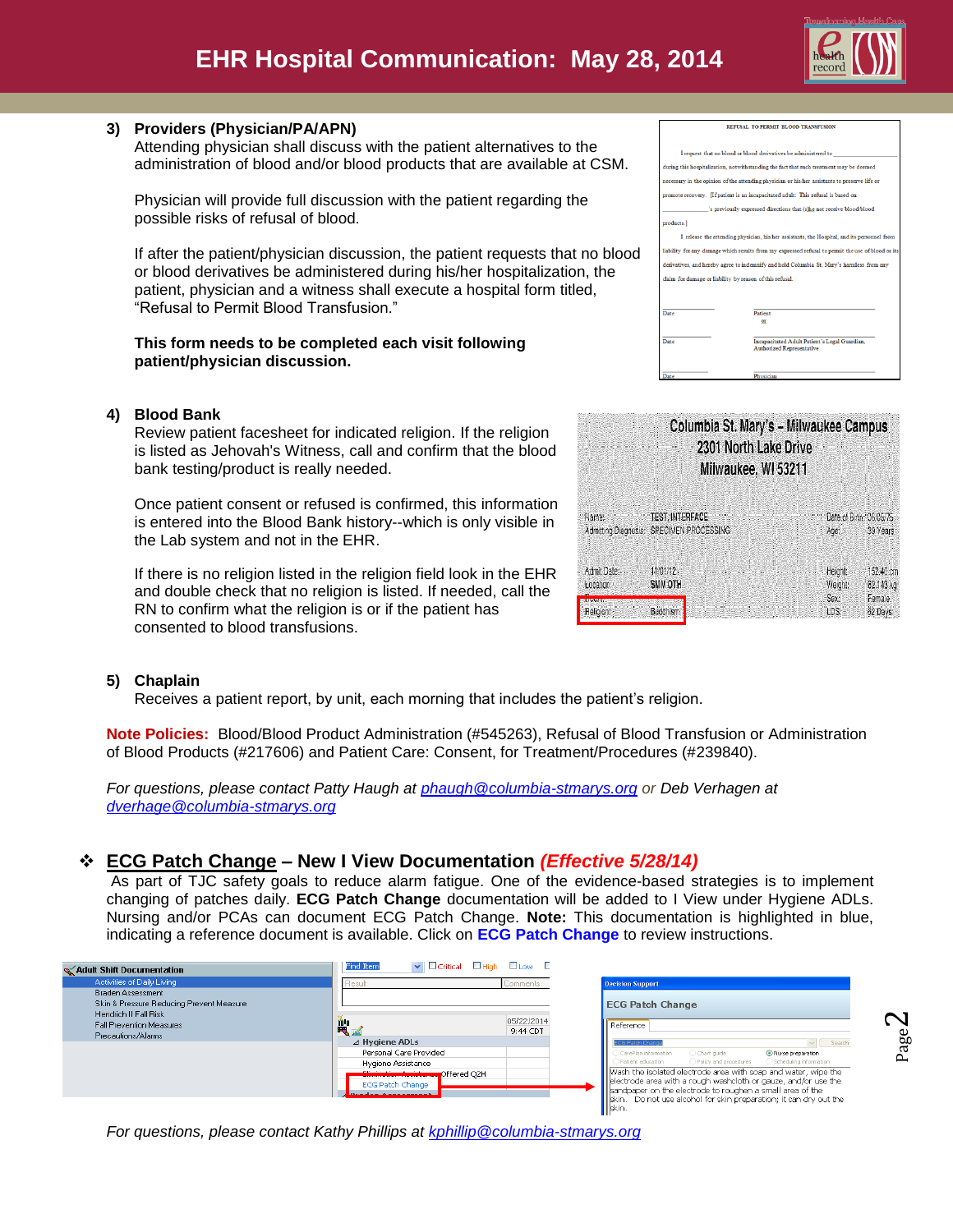

# **UPDATED: Depart Changes - Meeting Meaningful Use** *(Effective 6/2/14)*

To comply with Meaningful Use, changes have been made to Depart:

1. **Extended Care Facility** and **Care Transition Summary** currently in Depart are being replaced by one document titled **Transiton of Care.** A template will not have to be selected – both Transiton of Care and Patient Discharge Summary print automatically for every patient when **Finalize and Print** is clicked. **Transition of Care** should be given to the patient so they can provide it at their follow up appointment. **Transition of Care** will be stored in Documents, along with **Patient Discharge Summary**.

| <b>Current</b> |                                                                                                               |                 | <b>New</b>                                                                                                                       |  |
|----------------|---------------------------------------------------------------------------------------------------------------|-----------------|----------------------------------------------------------------------------------------------------------------------------------|--|
| Templates:     | IP Patient Summary v5<br>IP Care Transition Summary v5<br>PoulP Extended Care Facility Report v6<br>Diagnosis | Patient Summary | Templates:<br>Patient<br>IP Patient Summary v6-MU<br>Tran of Care<br>IP Patient Summary v6-MU<br>Day Transition of Care v1-EH-MU |  |

2. When transferring a patient to the care of a non-CSM physician, a **Transition of Care** summary must be sent electronically to the receiving clinic/facility for 10% of all discharges. Use the follow up module to document where care is being transitioned to, whether it be a single provider or a facility. In order to avoid changing nursing workflow, Medical Records will send the **Transition of Care** document electronically behind the scenes when an outside facility is selected in Depart.

| C Provider Search<br><b>Digerization/Ciric Search</b><br>Free-text Follow to<br><b>O</b> Favorites<br>Clinic:                                                                                                                                                                                                                                                                                                                                                                                                                                                                                                                                                                                                                                                                                                                                                                                   | Within<br>10rdy it<br>$\Rightarrow$<br>Inc<br>Where<br>Follow up Address                                                                                                                                                                                                                                                                                                                        |
|-------------------------------------------------------------------------------------------------------------------------------------------------------------------------------------------------------------------------------------------------------------------------------------------------------------------------------------------------------------------------------------------------------------------------------------------------------------------------------------------------------------------------------------------------------------------------------------------------------------------------------------------------------------------------------------------------------------------------------------------------------------------------------------------------------------------------------------------------------------------------------------------------|-------------------------------------------------------------------------------------------------------------------------------------------------------------------------------------------------------------------------------------------------------------------------------------------------------------------------------------------------------------------------------------------------|
| Acacia Círic<br>Achievement Associates Ltd<br>Arkılt Child & Family Services L<br>Advanced Pain Management<br>Aesthetic & Cosmetic Plastic Surpley Center, LLC<br>Aecthetic & Reconstructive Surgery associates SC<br>Affiliated Dematologists<br>Altikated Health of WI<br><b>National Village</b><br>Allergy and Asthma Clinic Of Milwaukee<br>Allenay Research & Care<br>Alliance ENT and Hearing Center, SC<br>American Behavioral Clinic 104th & Bluemound Rd.<br>American Behavioral Clinic Bluemound Rd<br>American Behavioral Clinic Layton Ave<br>American Behavioral Clinic Watertown Plank.<br>American Behavioral Ranchito Lane<br>AMG-Cardovascular & Thoracic Surgery<br>ARO Counseling Centers Grafton<br>ARD Counseling Centers Port Washington<br>Aspen Difhopaedic & Rehabilitation Specialists, SC<br>Assoc Oral & Maxil Surgeons SC<br>August Achaeond Healthcape - Belgium | Address<br>Comment<br>Predefined Comments<br>A scheduler will call you within 1 week.<br>Appointment has been scheduled for you<br>Anive 15 minutes early for appointment<br>Bring a photo ID and your insurance card<br>Call Central Scheduling to schedule<br>Call the clinic to schedule appointment.<br>Clinic locations listed on CSM website<br>COM Control Calculus April 1970 1970 1970 |

Patient disposition is documented when Depart process is completed. A prompt automatically displays at **Finalize and Print**.

| $\overline{\mathbb{Z}}$<br>Alexian Village         | Gender: Female                                                                                                                                                                        |                                         |
|----------------------------------------------------|---------------------------------------------------------------------------------------------------------------------------------------------------------------------------------------|-----------------------------------------|
|                                                    | Ethnicity: Hispanic                                                                                                                                                                   | <b>Language: English</b><br>Race: White |
| 12<br>T-19 Van/Physician Certification             |                                                                                                                                                                                       |                                         |
| ľ<br><b>RESERVED FOR STRUCK SCIENTIST RESERVED</b> | Smoking Status: No Charting is found<br>Primary Care Provident Cabes Detroit MD                                                                                                       |                                         |
| ľ<br><b>Patient Education (Leaflets)</b>           | Phone: (414) 672-13 Set Disposition                                                                                                                                                   |                                         |
| 12<br>Medication Leaflets                          | You are moving this patient to the checkout location.<br>Columbia-St. Mary's H<br>Select a disposition below if needed.<br>healthcare needs. To                                       | wina t                                  |
| Y<br>Ancillary Dept Consult Status                 | (FACILITY) - Assisted Living<br>following includes disc<br>[None]                                                                                                                     | ،14) ∥<br>tion, r                       |
| ľ<br><b>Discharge Instructions</b>                 | related to this visit, ar<br>[FACILITY] - Assisted Living<br>(FACILITY) - Custodial Care, certified S.                                                                                |                                         |
| ľ<br><b>Final Discharge Plan</b>                   | General Discharge In FACILITY) - Home Care Hospice in a Hosp<br><b>Activity Restrictions</b><br>IFACILITYI - Inpatient Rehab Facility or                                              |                                         |
| 17<br>Multidisciplinary Discharge Summary          | Diet at Home Cardiac (FACILITY) - Intermediate Care Facility<br>[FACILITY] - Long Term Acute Care Hospit<br><b>Activity Restrictions</b><br>(FACILITY) - Medicare certified SNF. Lon. |                                         |
| Y<br>Activities of Daily Living                    | Diet at Home No Rest<br>(FACILITY) - Medicare certified SNF, sub<br>[FACILITY] - Psychiatric facility/unit                                                                            |                                         |
| Y<br>Ambulance Transport/Certification             | IFACILITYI - Trasnferred to Acute Care H<br>Other Discharge In (HOME) - Assisted Living                                                                                               |                                         |
| ľ<br>Discharge AMA                                 | (HOME) - Home (including homeless shelte<br>Home Health Service (HOME) - Home Group Home/CBRF                                                                                         |                                         |
| ľ<br>Death of a Patient                            | Arrangements for ho (HOME) · Home with home care hospice<br>company will contact HOME) Home with home health care                                                                     | are or                                  |
| Y<br>Post Discharge Addendum                       | (HOME) - Home with outpatient therapy<br><b>Home Health Servid</b><br>Expired<br>Left against medical advice                                                                          |                                         |
| 12<br><b>CSMConnect Patient Portal</b>             | Patient eloped<br><b>Oxygen Services:</b>                                                                                                                                             |                                         |
| Finalize and Print                                 | <b>Oxygen Service Used:</b>                                                                                                                                                           |                                         |

Refer to the updated **New Depart Functions for Meaningful Use** job aid.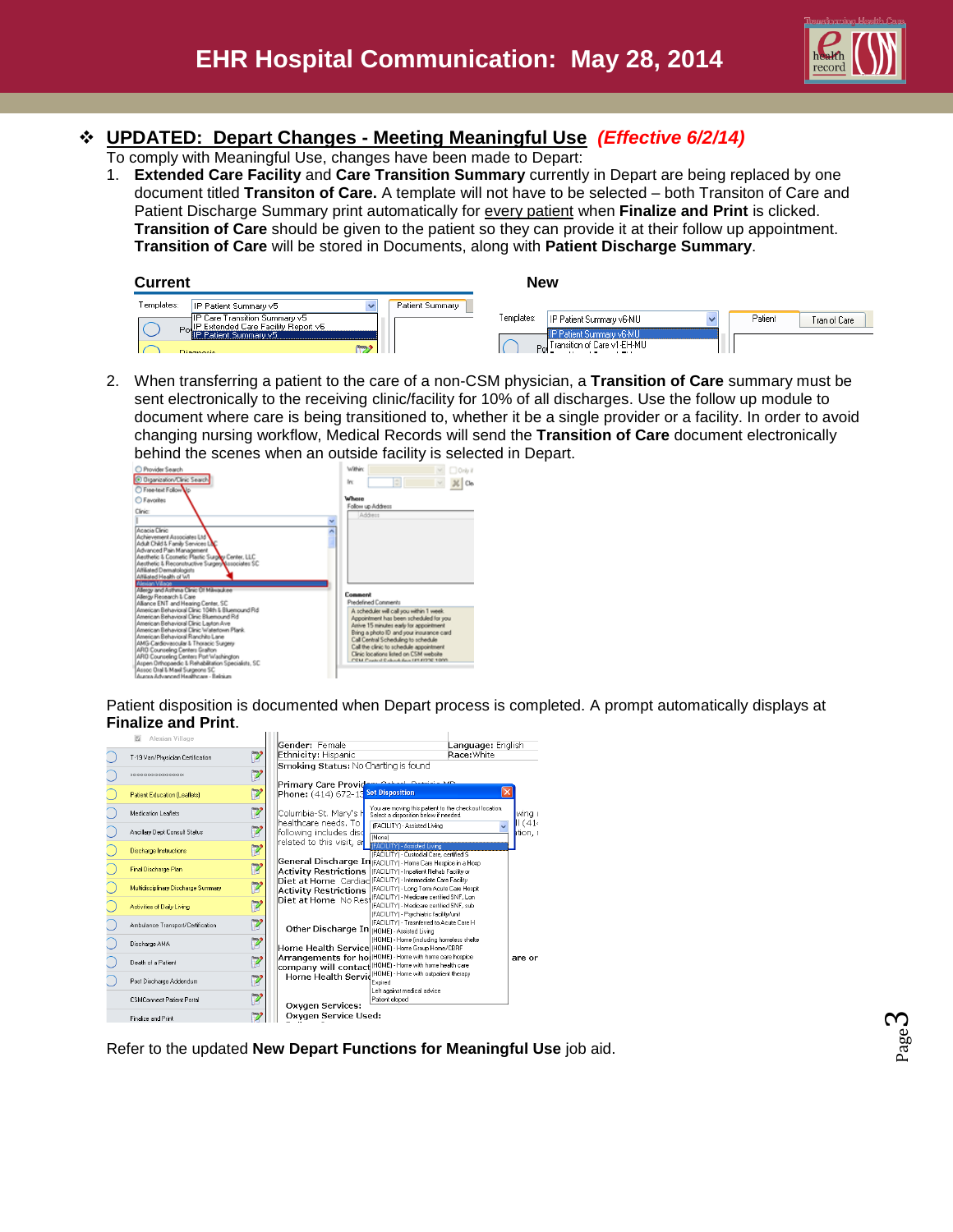

Page  $\overline{\mathcal{A}}$ 

# **Quality Measures – Tip o' the Week**

### **STROKE – Order**

- Confirm **Stroke Quality Measure** order is initiated and the measure displays on the **Widget**
	- o If not, place order
	- o Use communication type **Hosp Per Policy – No Cosign**

| E Non Categorized |                        |         |
|-------------------|------------------------|---------|
|                   | Stroke Quality Measure | Ordered |
|                   |                        |         |

| Quality Measures v4.2 (9)          |  |  |  |
|------------------------------------|--|--|--|
| Filter by:   Stroke v              |  |  |  |
| $\triangleright$ Incomplete (6)    |  |  |  |
| $\blacktriangleright$ Complete (3) |  |  |  |

## **STROKE – Widget & Documentation**

#### **Documentation**

- o Dysphagia/Swallowing Screening Tool performed and documented **prior to** administering and documenting anything PO (i.e. meds, etc.).
- o Ensure documentation reflects **actual time** of swallow screen and **actual time** of medication administration

## **Additional Measure Requirements**

- o VTE Prophylaxis
- o Assess patient for rehab
- o **Lipids drawn\***, LDL greater than 100 (treat with statin at discharge)
- o **Antithrombotic\*** end of day 2

**\*Note: starred items N/A for Hemorrhagic Stroke**

### **STROKE – Education: Documentation of written\*\* materials given to patient/caregiver**

**\*\*REQUIRED –** Patient Discharge Summary must include documentation of written education materials given to patient/caregiver for **ALL** measures

- From Patient Education tab
	- o Select **Med Surg Stroke Folder English/Russian/Spanish American Stroke Assoc (Custom)**
	- o Select **DVD Video Stroke\_What Every Person Needs to Know (Custom)**
- From Ad Hoc folder open **Quality Measure: Stroke Education** Powerform or open **Multidisciplinary Discharge** PowerForm (Depart or modify an existing form in Form Browser)
	- o Document written discharge instructions or educational material provided to patient/caregiver
	- o **Each question needs to be addressed**, Goal is "**yes**" for each one

| Did the Written Instructions Given to the Patient/Caregiver                                                                          | Did the Written Instructions Given to the Patient/Caregiver |  |
|--------------------------------------------------------------------------------------------------------------------------------------|-------------------------------------------------------------|--|
| Address Activation of the Emergency Medical System                                                                                   | Address Follow-Up With a Physician/APN/PA After             |  |
| (EMS) if Signs or Symptoms of Stroke Occur?                                                                                          | Discharge?                                                  |  |
| $O$ No                                                                                                                               | $\bigcap$ No                                                |  |
| Yes                                                                                                                                  | IO Yes                                                      |  |
| Did the Written Instructions Given to the Patient/Caregiver                                                                          | Did the Written Instructions Given to the Patient/Caregiver |  |
| <b>Address All Discharge Medications?</b>                                                                                            | Address Risk Factors for Stroke?                            |  |
| $\bigcirc$ No<br>Yes                                                                                                                 | ∩<br>٦n<br>Yes<br>No                                        |  |
| Did the Written Instructions Given to the Patient/Caregiver<br>Address Warning Signs and Symptoms of Stroke?<br>$\bigcap$ No.<br>Yes |                                                             |  |

o At discharge ensure written materials include **folder** listed above and that **all 5 questions** have been addressed on the Multidisciplinary Discharge PowerForm before Final Sign and Print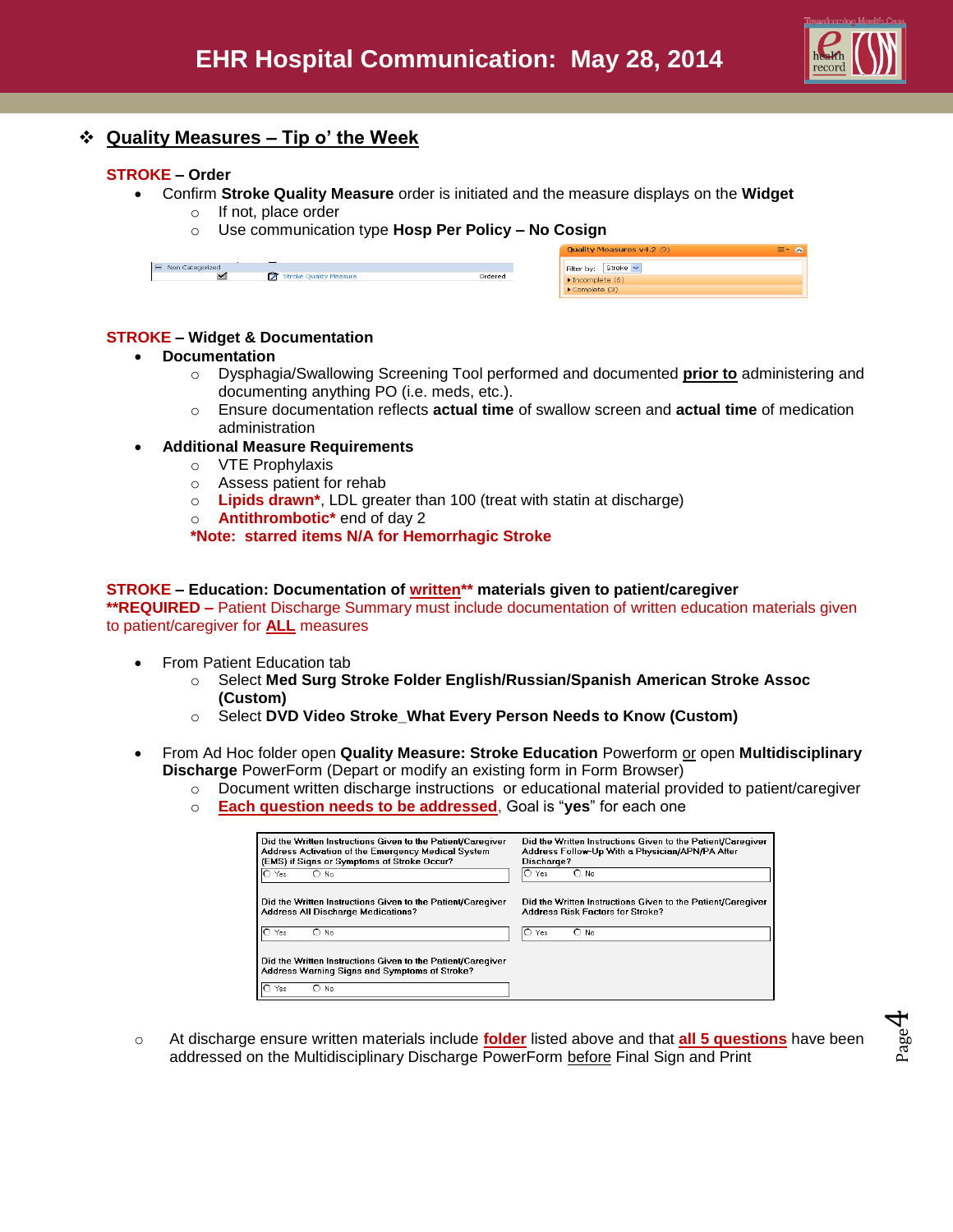

## **Valuables and Belongings**

Work is underway to modify how patient Valuables and Belongings is documented in EHR for smoother transitioning during patient transfers and discharges. Per *Patient Belongings, Care of, policy # 241606:*

| <b>Patient Belongings, Care of</b>                                                                                                                                                                                                                                                        |  |  |  |  |  |
|-------------------------------------------------------------------------------------------------------------------------------------------------------------------------------------------------------------------------------------------------------------------------------------------|--|--|--|--|--|
| <b>PURPOSE</b>                                                                                                                                                                                                                                                                            |  |  |  |  |  |
| To protect patient belongings from loss and/or damage.                                                                                                                                                                                                                                    |  |  |  |  |  |
| <b>POLICY</b>                                                                                                                                                                                                                                                                             |  |  |  |  |  |
| 1. Valuables: Refer to Security Department Policy & Procedure.                                                                                                                                                                                                                            |  |  |  |  |  |
| 2. Initiate documentation of disposition of valuables/belongings in the EHR at point of entry or admission:                                                                                                                                                                               |  |  |  |  |  |
| A. CSM staff (nurse, NT, PCA, tech, HUC, volunteer) can inventory valuables and belongings.                                                                                                                                                                                               |  |  |  |  |  |
| 3. Update Valuables and belongings PowerForm at time of transfer:                                                                                                                                                                                                                         |  |  |  |  |  |
| A. The sending unit uses the record as a check list when packing the patient's items.                                                                                                                                                                                                     |  |  |  |  |  |
| B. The receiving unit uses the record to verify, update, and document the inventory of patient items.                                                                                                                                                                                     |  |  |  |  |  |
| 4. Complete Valuables and belongings PowerForm upon discharge, using the Depart Process.                                                                                                                                                                                                  |  |  |  |  |  |
| 5. If possible, have family take charge of essential belongings. If not possible, transfer essential belongings with<br>patient: hearing aids, glasses, dentures, and other necessary ADL assistive devices (e.g., walker, cane, braces).<br>Label items with patient's name if possible. |  |  |  |  |  |
| If any of the above items are found after patient has transferred, nursing personnel will deliver items to the<br>patient's new location and communicate to receiving unit.                                                                                                               |  |  |  |  |  |
| 6. Send non-essential belongings home with family or significant other.                                                                                                                                                                                                                   |  |  |  |  |  |
| 7. If any belongings are found after patient is discharged or expired, label and contact patient if able. Notify Security<br>for pick-up.                                                                                                                                                 |  |  |  |  |  |

### Per *Security of Patient Valuables, CM 2016, policy # 692964:*



### It's important to review the statement on the Valuables & Belongings PowerForm with patient/family and document appropriately.

Patient/family advised that we encourage them to send valuables and belongings home. If this is not possible, CSM Security offers locked storage for money and valuables. The patient/family is responsible for personal belongings while at Columbia-St. Mary's. Columbia-St. Mary's assumes no liability for damaged or lost property. The patient/family agree to inform the nursing staff if personal items are added or sent home during the hospital stay.



History only-no contact with patient **Deferred Reasons** Patient unable to acknowledge due to condition/no family present Other: